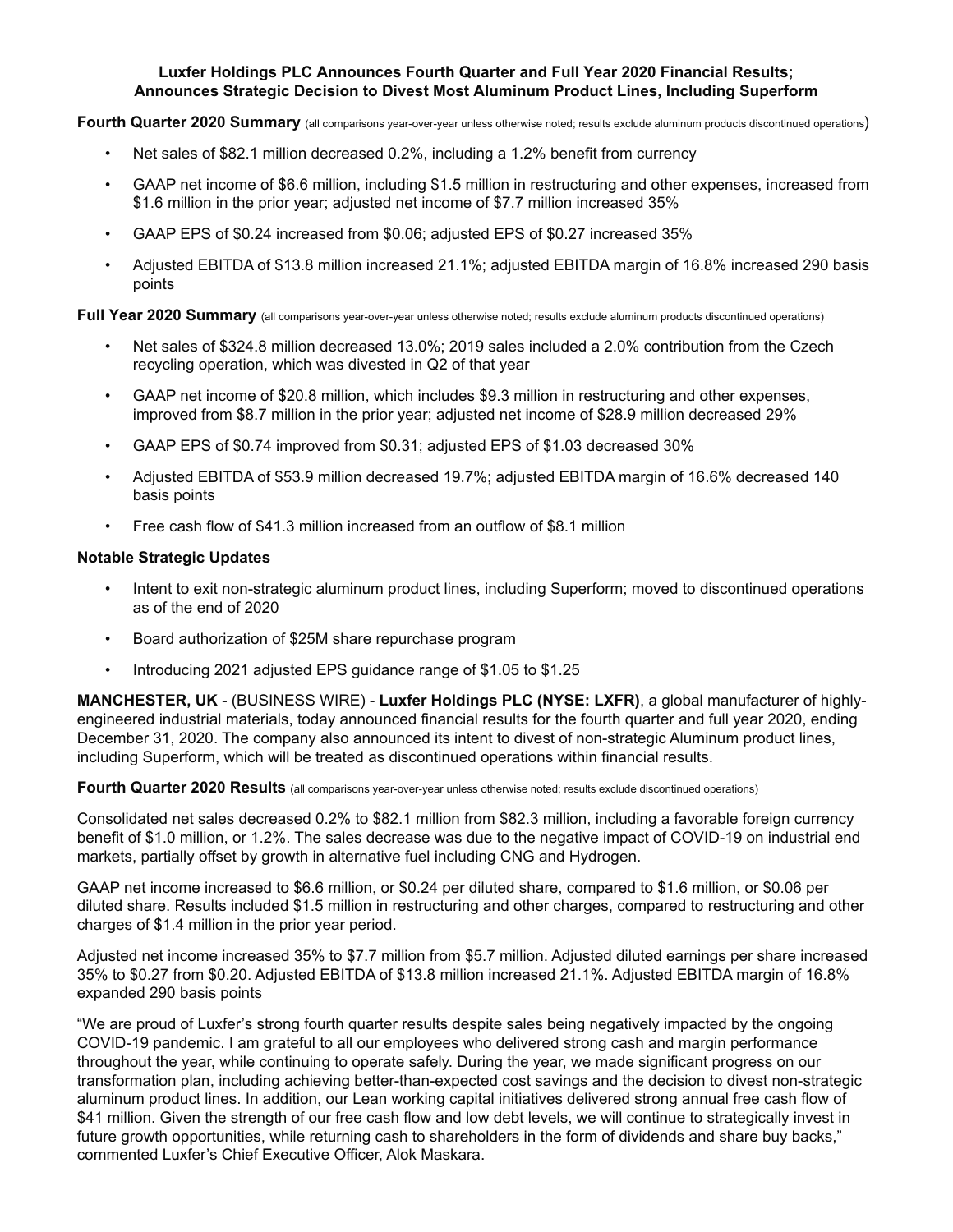Full Year 2020 Results (all comparisons year-over-year unless otherwise noted; results exclude aluminum products discontinued operations)

Consolidated net sales decreased 13.0% to \$324.8 million, including a 2.0% decrease due to the divestiture of the Czech recycling operation in the second quarter of 2019. The sales decline was broad-based and driven by the impact of the COVID-19 pandemic, which was more pronounced in industrial end markets while transportation and defense end markets saw a relatively smaller decline.

GAAP net income of \$20.8 million or \$0.74 per diluted share, was up \$12.1 million and \$0.43 per diluted share, respectively. These results included \$9.3 million in restructuring and other charges, compared to restructuring and other charges of \$28.4 million in 2019.

Adjusted net income of \$28.9 million decreased 29.3%. Adjusted diluted earnings per share of \$1.03, decreased 30%. Adjusted EBITDA of \$53.9 million decreased 19.7%. Adjusted EBITDA margin of 16.6% decreased 140 basis points.

**Segment Results** (all comparisons year-over-year unless otherwise noted; results exclude aluminum products discontinued operations)

#### Elektron Segment

#### **Fourth Quarter 2020**

- Net sales of \$47.2 million increased 1.3% as foreign currency exchange benefited sales by 1.1%, or \$0.5 million
- Adjusted EBITDA increased 24.7% to \$9.1 million (19.3% of sales) primarily due to cost actions

## **Full Year 2020**

- Net sales of \$182.9 million decreased 16.8%, including a 3.4% decrease due to the divestiture of the Czech recycling operation; the remaining business was primarily affected by the COVID-19 pandemic impact, specifically in industrial and transportation end markets
- Adjusted EBITDA of \$32.6 million decreased 27.2% as cost actions partially offset the impact of volume declines

### Gas Cylinders Segment

#### **Fourth Quarter 2020**

- Net sales of \$34.9 million decreased 2.2%; foreign currency exchange benefited sales by \$0.5 million, or 1.4%
- Adjusted EBITDA of \$4.7 million increased 14.6% as cost savings more than offset the impact of volume declines

## **Full Year 2020**

- Net sales of \$141.9 million decreased 7.6%, primarily due to a decline in industrial and transportation end markets
- Adjusted EBITDA of \$21.3 million decreased 4.5%, as cost actions partially offset the impact of volume declines

#### **Intent to Divest Certain Aluminum Products, Including Superform**

During 2020, the Company made the decision to divest most aluminum product lines, including Superform, which totaled \$53 million in revenue for the year. Based on the approval of Luxfer's Board of Directors to divest these assets and the probability that such divestiture will be consummated, the associated financial results will be presented as discontinued operations in our fourth quarter and full year 2020 financial statements and prior periods will be restated for consistency.

Maskara remarked, "After a thoughtful review of our portfolio of businesses and the future trajectory of Luxfer, we conclude that it is in the best interest of our shareholders, employees and customers to divest these assets. This will enable us to focus our strategic efforts and capital deployment as we invest to grow the Company. The remaining portfolio has stronger margins and growth profile with a narrow focus on high performance Magnesium Alloys, Zirconium Catalysts and high-pressure Composite Cylinders."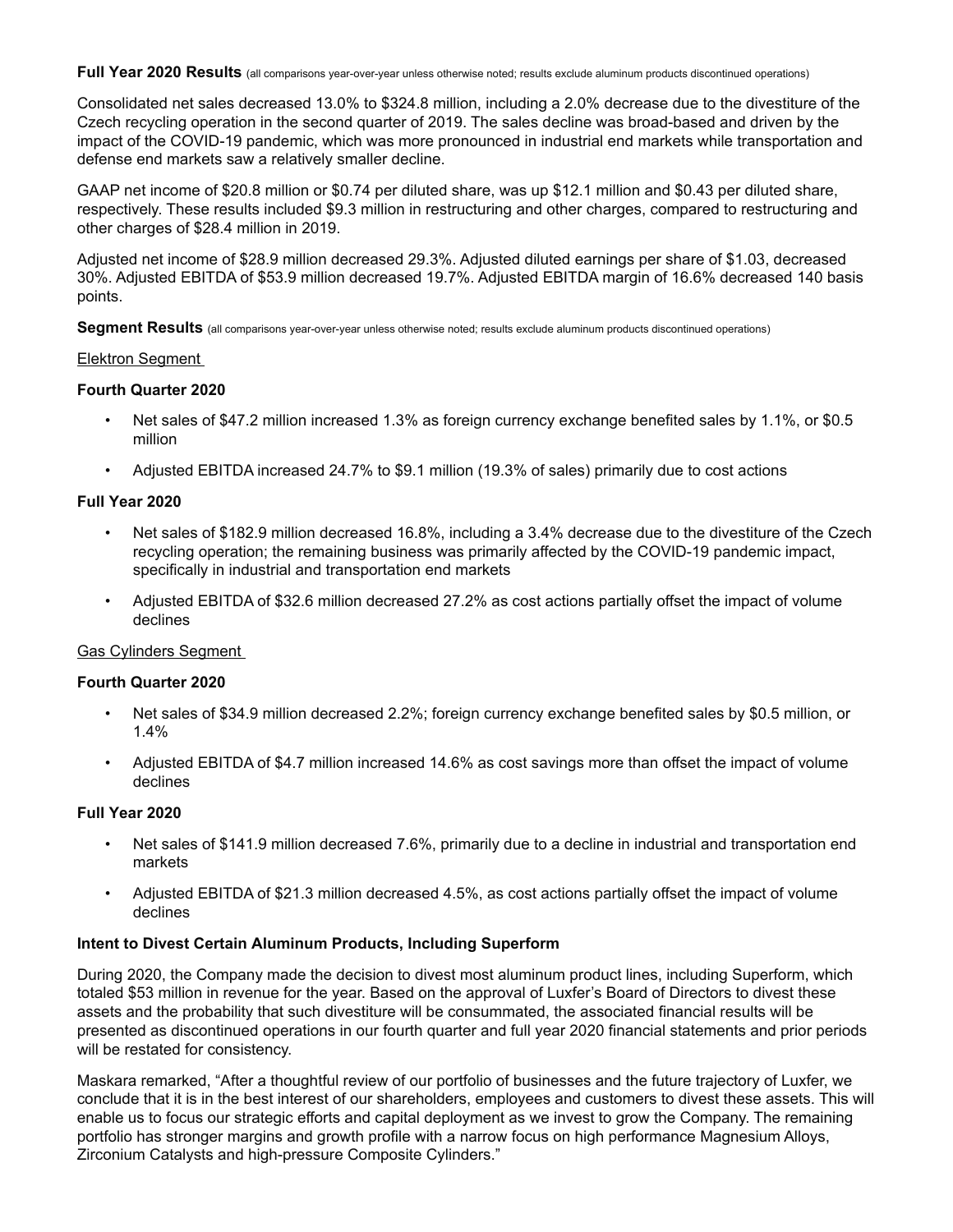## **Capital Resources and Liquidity**

Free cash flow was \$41.3 million for the year, compared to an outflow of \$8.1 million in the prior year. Full year cash usage included approximately \$4 million for restructuring as part of the Company's transformation plan, compared to approximately \$25 million in the prior year. During the quarter, the Company paid \$3.4 million in ordinary dividends, or \$0.125 per share. Given strong cash flow, the Company restored normal level of funding for growth and productivity although certain projects remain delayed due to COVID-19.

At quarter end, the Company had \$1.5 million in cash and approximately \$146 million in an undrawn revolving credit facility. Net debt totaled \$51.9 million, resulting in a net debt to EBITDA ratio of 1.0x. During the fourth quarter, the Company used cash on the balance sheet to prepay \$25 million of private placement debt due in September 2021.

### **2021 Guidance**

"While significant market uncertainty remains, we have gained more visibility into customer demand patterns and are providing broad financial guidance for 2021. We expect Adjusted EPS to be in the range of \$1.05 - \$1.25. We have a strong balance sheet and undrawn credit facility, which provides financial flexibility for us continue investing for growth and explore portfolio opportunities to build an even stronger company," added Maskara.

## **Conference Call Information**

Luxfer has scheduled a conference call at 8:30 a.m. U.S. Eastern Daylight Time on Wednesday, February 24, 2021, during which management will provide a review of the Company's financial results for the fourth quarter and full year of 2020. U.S. participants may access the conference call by telephoning +1-877-341-8545. Participants from other countries may access the conference call by telephoning +1-908-982-4601.The participant conference ID code is9578286.The following link provides access to a webcast for the conference call:

## https://event.on24.com/wcc/r/3009671/B1E4F0D6E1F5AD524F4944AD0BE526C2

A recording of the conference call will be available for replay two hours after the completion of the call and will remain accessible until the next quarterly report is released. To hear the recording, please call +1-855-859-2056in the U.S. and +1-404-537-3406 in other countries. Enter conference ID code 9578286 when prompted. Slides used in the presentation and a recording of the call will also be available in the Investor Relations section of the Luxfer website at www.luxfer.com.

#### **Non-GAAP Financial Measures**

Luxfer Holdings PLC prepares its financial statements using U.S. Generally Accepted Accounting Principles (GAAP). When a company discloses material information containing non-GAAP financial measures, SEC regulations require that the disclosure include a presentation of the most directly comparable GAAP measure and a reconciliation of the GAAP and non-GAAP financial measures. Management's inclusion of non-GAAP financial measures in this release is intended to supplement, not replace, the presentation of the financial results in accordance with GAAP. Luxfer management believes that these non-GAAP financial measures, when considered together with the GAAP financial measures, provide information that is useful to investors in understanding periodover-period operating results separate and apart from items that may, or could, have a disproportionately positive or negative impact on results in any period. Management also believes that these non-GAAP financial measures enhance the ability of investors to analyze the Company's business trends and understand the Company's performance. In addition, management may utilize non-GAAP financial measures as a guide in the Company's forecasting, budgeting and long-term planning process. Non-GAAP financial measures should be considered in addition to, and not as a substitute for, or superior to, financial measures presented in accordance with GAAP.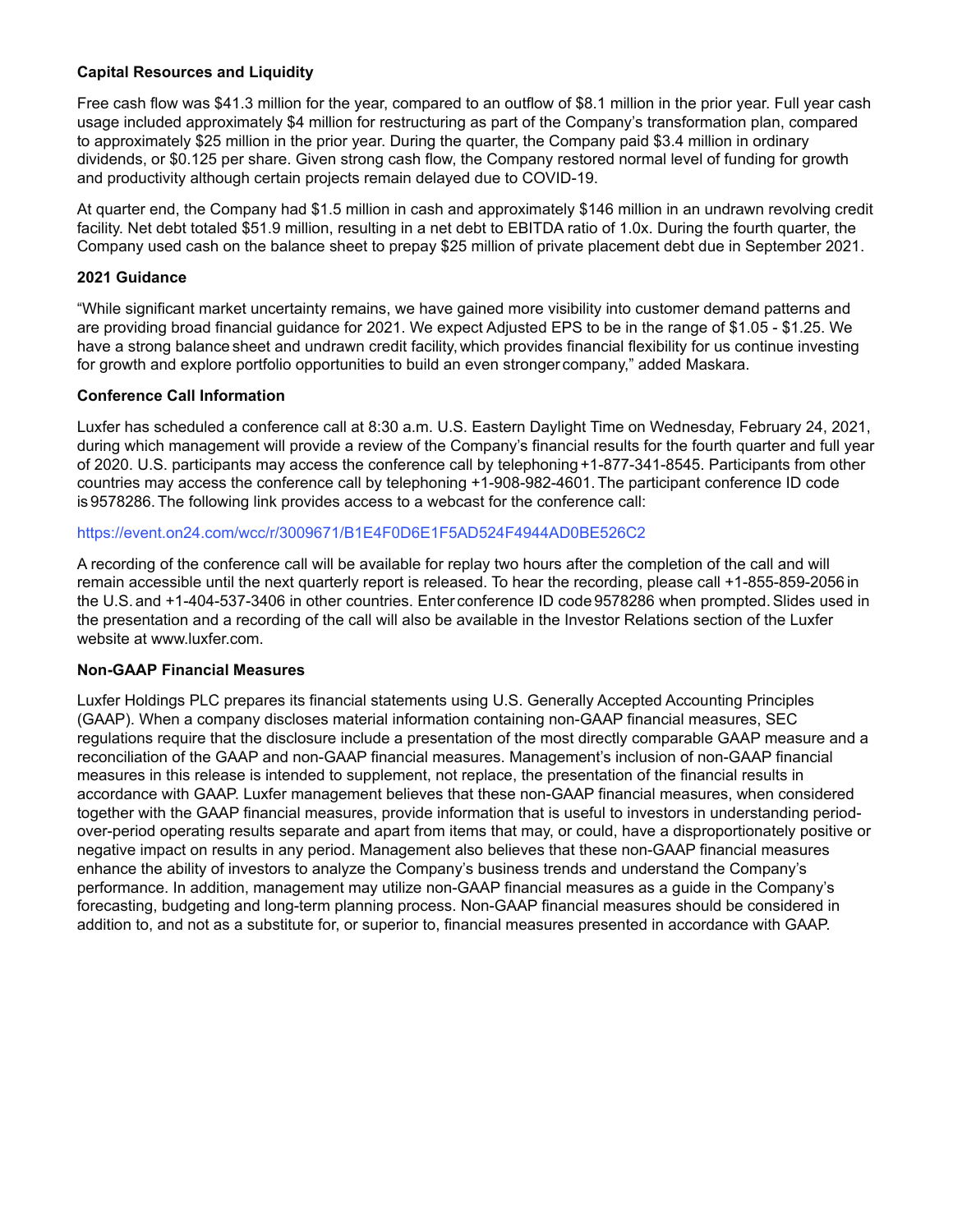## **Forward-Looking Statements**

This release contains certain forward-looking statements that involve risks and uncertainties that could cause actual results to differ materially from those projected in the forward-looking statements. Examples of such forward-looking statements include, but are not limited to: (i) statements regarding the Company's results of operations and financial condition; (ii) statements of plans, objectives or goals of the Company or its management, including those related to financing, products or services; (iii) statements of future economic performance; and (iv) statements of assumptions underlying such statements. Words such as "believes," "anticipates," "expects," "intends," "forecasts," and "plans," and similar expressions, are intended to identify forward-looking statements but are not the exclusive means of identifying such statements. By their very nature, forward-looking statements involve inherent risks and uncertainties, both general and specific, and risks exist that the predictions, forecasts, projections and other forward-looking statements will not be achieved. The Company cautions that several important factors could cause actual results to differ materially from the plans, objectives, expectations, estimates and intentions expressed in such forward-looking statements. These factors include, but are not limited to: (i) lower than expected future sales; (ii) increasing competitive industry pressures; (iii) general economic conditions or conditions affecting demand for the products and services it offers, both domestically and internationally, including as a result of post-Brexit regulation, being less favorable than expected; (iv) worldwide economic and business conditions and conditions in the industries in which it operates; (v) fluctuations in the cost of raw materials, utilities and other inputs; (vi) currency fluctuations and hedging risks; (vii) its ability to protect its intellectual property; (viii) the significant amount of indebtedness it has incurred and may incur and the obligations to service such indebtedness and to comply with the covenants contained therein; and (ix) risks related to the impact of the global COVID-19 pandemic, such as the scope and duration of the outbreak, government actions and restrictive measures implemented in response, supply chain disruptions and other impacts to the business, and the Company's ability to execute business continuity plans, as a result of the COVID-19 pandemic. The Company cautions that the foregoing list of important factors is not exhaustive. These factors are more fully discussed in the sections entitled "Forward-Looking Statements" and "Risk Factors" in its Annual Report on Form 10-K for the year ended December 31, 2019, which was filed with the U.S. Securities and Exchange Commission on March 10, 2020. When relying on forward-looking statements to make decisions with respect to the Company, investors and others should carefully consider the foregoing factors and other uncertainties and events. Such forward-looking statements speak only as of the date on which they are made, and the Company does not undertake any obligation to update or revise any of them, whether because of new information, future events or otherwise.

## **About Luxfer Holdings PLC ("Luxfer")**

Luxfer is a global manufacturer of highly-engineered industrial materials, which focuses on value creation by using its broad array of technical know-how and proprietary technologies. Luxfer's high-performance materials, components and high-pressure gas containment devices are used in defense and emergency response, healthcare, transportation and general industrial applications. For more information, please visit www.luxfer.com.

Luxfer is listed on the New York Stock Exchange and its ordinary shares trade under the symbol LXFR.

## **Investor Contact:**

Heather Harding Chief Financial Officer +1-414-269-2419 Investor.Relations@luxfer.com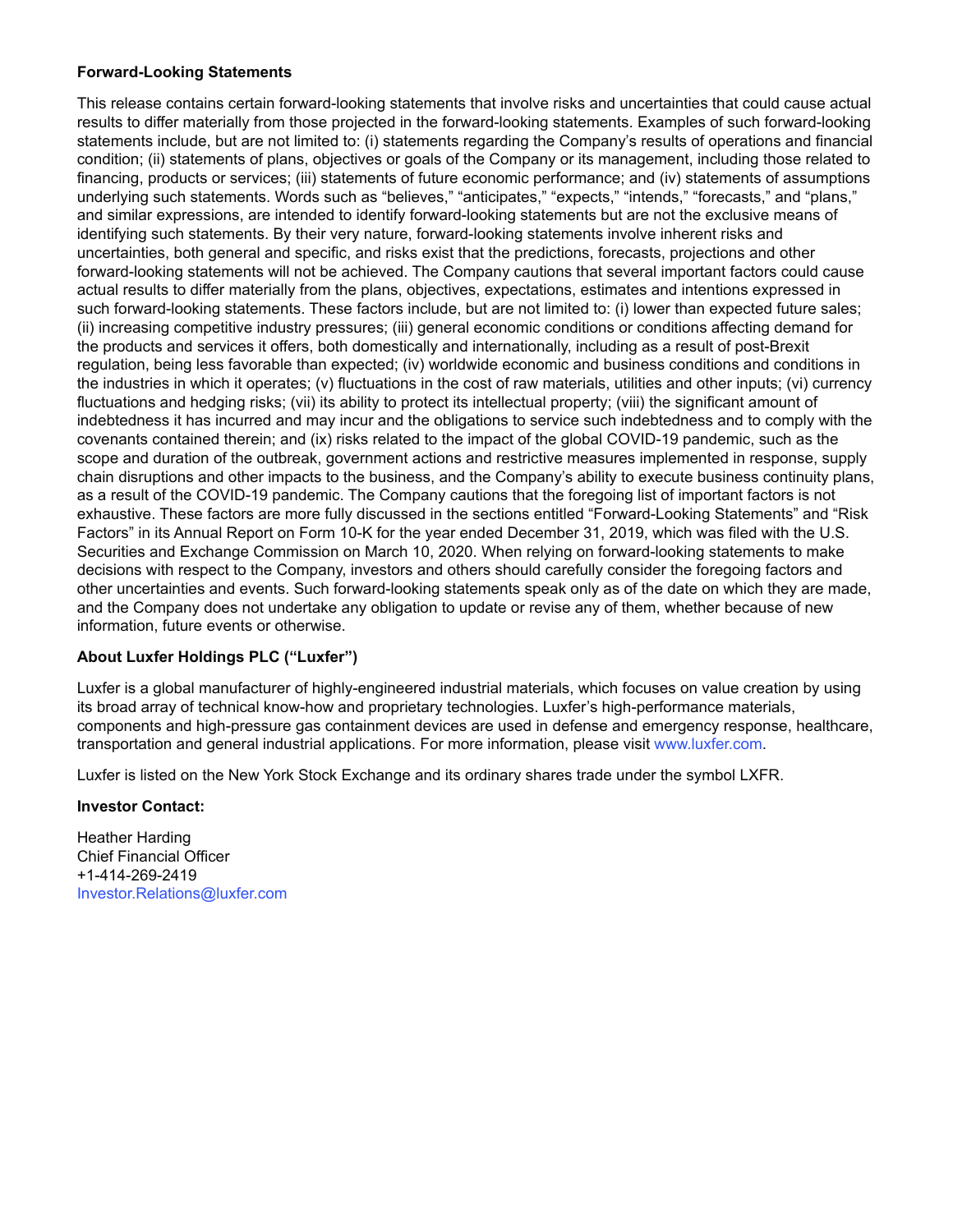# **Luxfer Holdings PLC**

# **LUXFER HOLDINGS PLC**

## **CONDENSED CONSOLIDATED STATEMENTS OF INCOME (UNAUDITED)**

|                                                                               | <b>Fourth Quarter</b> |                           |             | Year-to-date |                           |            |
|-------------------------------------------------------------------------------|-----------------------|---------------------------|-------------|--------------|---------------------------|------------|
| In millions, except share and per-share data                                  | 2020                  |                           | 2019        | 2020         |                           | 2019       |
| Net sales                                                                     | \$<br>82.1            | $\boldsymbol{\mathsf{S}}$ | 82.3        | \$<br>324.8  | \$                        | 373.4      |
| Cost sales                                                                    | (62.2)                |                           | (62.6)      | (243.9)      |                           | (269.7)    |
| <b>Gross profit</b>                                                           | 19.9                  |                           | 19.7        | 80.9         |                           | 103.7      |
| Selling, general and administrative expenses                                  | (9.5)                 |                           | (11.2)      | (39.8)       |                           | (49.7)     |
| Research and development                                                      | (0.7)                 |                           | (1.2)       | (3.3)        |                           | (5.7)      |
| Restructuring charges                                                         | (1.1)                 |                           | (1.6)       | (8.9)        |                           | (25.9)     |
| Impairment credit                                                             |                       |                           |             |              |                           | 0.2        |
| Acquisition related credit / (costs)                                          | 0.2                   |                           | 0.3         |              |                           | (1.4)      |
| Other charges                                                                 | (0.4)                 |                           | 0.2         | (0.4)        |                           | (2.5)      |
| <b>Operating income</b>                                                       | 8.4                   |                           | 6.2         | 28.5         |                           | 18.7       |
| Interest expense                                                              | (1.5)                 |                           | (1.1)       | (5.0)        |                           | (4.5)      |
| Interest income                                                               |                       |                           | 0.1         |              |                           | 0.1        |
| Defined benefit pension credit                                                | 1.0                   |                           | (0.4)       | 4.3          |                           | 1.3        |
| Income before income taxes and equity in net<br>(loss) / income of affiliates | 7.9                   |                           | 4.8         | 27.8         |                           | 15.6       |
| Provision for income taxes                                                    | (1.3)                 |                           | (3.2)       | (6.9)        |                           | (7.6)      |
| Income before equity in net (loss) / income of<br>affiliates                  | 6.6                   |                           | 1.6         | 20.9         |                           | 8.0        |
| Equity in (loss) / income of affiliates (net of tax)                          |                       |                           |             | (0.1)        |                           | 0.7        |
| Net income from continuing operations                                         | 6.6                   |                           | 1.6         | 20.8         |                           | 8.7        |
| Net income / (loss) from discontinued operations                              | 0.5                   |                           | (4.6)       | (0.8)        |                           | (5.6)      |
| Net income / (loss)                                                           | \$<br>7.1             | $\sqrt[6]{\frac{1}{2}}$   | $(3.0)$ \$  | 20.0         | $\boldsymbol{\mathsf{S}}$ | 3.1        |
|                                                                               |                       |                           |             |              |                           |            |
| Earnings / (loss) per share <sup>(1)</sup>                                    |                       |                           |             |              |                           |            |
| Basic from continuing operations                                              | 0.24                  |                           | 0.06        | 0.75         |                           | 0.32       |
| Basic from discontinued operations                                            | 0.02                  |                           | (0.17)      | (0.03)       |                           | (0.21)     |
| <b>Basic</b>                                                                  | \$<br>0.26            | $\mathbb{S}$              | $(0.11)$ \$ | 0.73         | \$                        | 0.11       |
| Diluted from continuing operations                                            | 0.24                  |                           | 0.06        | 0.74         |                           | 0.31       |
| Diluted from discontinued operations                                          | 0.01                  |                           | (0.17)      | (0.03)       |                           | (0.21)     |
| <b>Diluted</b>                                                                | \$<br>0.25            | $\frac{1}{2}$             | $(0.11)$ \$ | 0.72         | $\frac{1}{2}$             | 0.11       |
|                                                                               |                       |                           |             |              |                           |            |
| Weighted average ordinary shares outstanding                                  |                       |                           |             |              |                           |            |
| Basic                                                                         | 27,627,323            |                           | 27,421,838  | 27,557,219   |                           | 27,289,042 |
| <b>Diluted</b>                                                                | 28,018,944            |                           | 27,876,992  | 27,971,382   |                           | 27,882,864 |

*(1) Th*e calculation of earnings per share is performed separately for continuing and discontinued operations. As a result, the sum of the two in any particular year may not equal the earnings-per-share amount in total.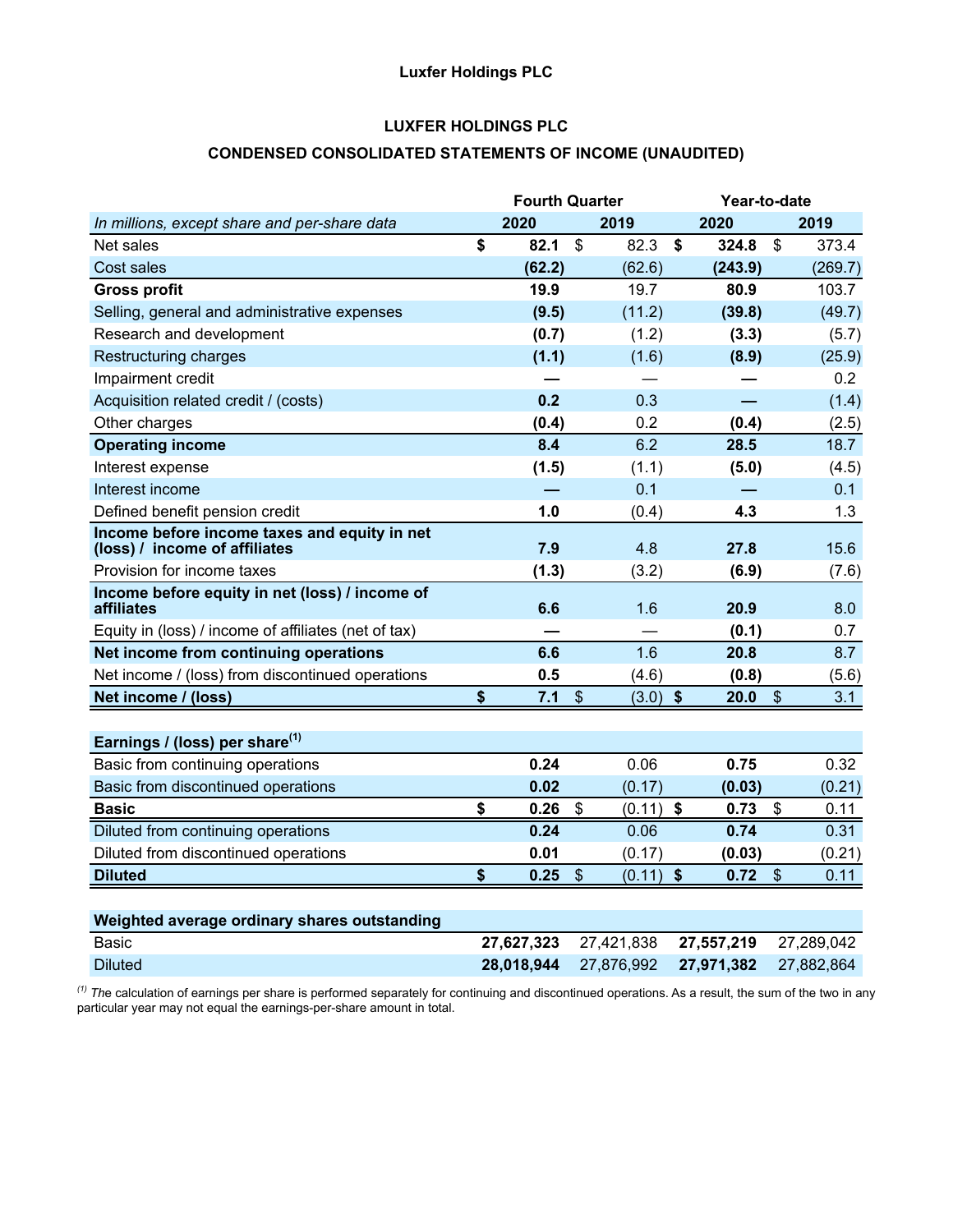# **CONDENSED CONSOLIDATED BALANCE SHEETS (UNAUDITED)**

| December 31,                                                                                                                                      |    |         |                           |         |  |  |  |  |  |  |
|---------------------------------------------------------------------------------------------------------------------------------------------------|----|---------|---------------------------|---------|--|--|--|--|--|--|
| In millions, except share and per-share data                                                                                                      |    | 2020    |                           | 2019    |  |  |  |  |  |  |
| <b>Current assets</b>                                                                                                                             |    |         |                           |         |  |  |  |  |  |  |
| Cash and cash equivalents                                                                                                                         | \$ | 1.5     | \$                        | 10.2    |  |  |  |  |  |  |
| <b>Restricted cash</b>                                                                                                                            |    |         |                           | 0.1     |  |  |  |  |  |  |
| Accounts and other receivables, net of allowances of \$0.5 and \$1.3 respectively                                                                 |    | 43.1    |                           | 52.8    |  |  |  |  |  |  |
| Inventories                                                                                                                                       |    | 68.8    |                           | 77.6    |  |  |  |  |  |  |
| Current assets held-for-sale                                                                                                                      |    | 36.0    |                           | 46.8    |  |  |  |  |  |  |
| Other current assets                                                                                                                              |    | 1.5     |                           | 1.1     |  |  |  |  |  |  |
| <b>Total current assets</b>                                                                                                                       |    | 150.9   |                           | 188.6   |  |  |  |  |  |  |
| <b>Non-current assets</b>                                                                                                                         |    |         |                           |         |  |  |  |  |  |  |
| Property, plant and equipment, net                                                                                                                |    | 86.0    |                           | 90.2    |  |  |  |  |  |  |
| Right-of-use assets from operating leases                                                                                                         |    | 9.5     |                           | 11.0    |  |  |  |  |  |  |
| Goodwill                                                                                                                                          |    | 70.2    |                           | 68.8    |  |  |  |  |  |  |
| Intangibles, net                                                                                                                                  |    | 12.8    |                           | 13.6    |  |  |  |  |  |  |
| Deferred tax assets                                                                                                                               |    | 16.5    |                           | 15.8    |  |  |  |  |  |  |
| Investments and loans to joint ventures and other affiliates                                                                                      |    | 0.5     |                           | 2.3     |  |  |  |  |  |  |
| <b>Total assets</b>                                                                                                                               | \$ | 346.4   | \$                        | 390.3   |  |  |  |  |  |  |
| <b>Current liabilities</b>                                                                                                                        |    |         |                           |         |  |  |  |  |  |  |
| Accounts payable                                                                                                                                  | \$ | 18.6    | \$                        | 30.2    |  |  |  |  |  |  |
| <b>Accrued liabilities</b>                                                                                                                        |    | 21.5    |                           | 23.7    |  |  |  |  |  |  |
| Taxes on income                                                                                                                                   |    | 0.4     |                           |         |  |  |  |  |  |  |
| Current liabilities held-for-sale                                                                                                                 |    | 11.4    |                           | 12.9    |  |  |  |  |  |  |
| Other current liabilities                                                                                                                         |    | 13.5    |                           | 10.7    |  |  |  |  |  |  |
| <b>Total current liabilities</b>                                                                                                                  |    | 65.4    |                           | 77.5    |  |  |  |  |  |  |
| <b>Non-current liabilities</b>                                                                                                                    |    |         |                           |         |  |  |  |  |  |  |
| Long-term debt                                                                                                                                    |    | 53.4    |                           | 91.4    |  |  |  |  |  |  |
| Pensions and other retirement benefits                                                                                                            |    | 50.8    |                           | 35.2    |  |  |  |  |  |  |
| Deferred tax liabilities                                                                                                                          |    | 2.0     |                           | 1.9     |  |  |  |  |  |  |
| Other non-current liabilities                                                                                                                     |    | 7.7     |                           | 9.9     |  |  |  |  |  |  |
| <b>Total liabilities</b>                                                                                                                          | \$ | 179.3   | \$                        | 215.9   |  |  |  |  |  |  |
| <b>Shareholders' equity</b>                                                                                                                       |    |         |                           |         |  |  |  |  |  |  |
| Ordinary shares of £0.50 par value; authorized 40,000,000 shares for 2020 and 2019;<br>issued and outstanding 29,000,000 shares for 2020 and 2019 | \$ | 26.6    | $\boldsymbol{\mathsf{S}}$ | 26.6    |  |  |  |  |  |  |
| Deferred shares of £0.0001 par value; authorized, issued and outstanding<br>761,835,338,444 shares for 2020 and 2019                              |    | 149.9   |                           | 149.9   |  |  |  |  |  |  |
| Additional paid-in capital                                                                                                                        |    | 70.6    |                           | 68.4    |  |  |  |  |  |  |
| Treasury shares                                                                                                                                   |    | (4.0)   |                           | (4.0)   |  |  |  |  |  |  |
| Own shares held by ESOP                                                                                                                           |    | (1.4)   |                           | (1.7)   |  |  |  |  |  |  |
| Retained earnings                                                                                                                                 |    | 91.2    |                           | 84.8    |  |  |  |  |  |  |
| Accumulated other comprehensive loss                                                                                                              |    | (165.8) |                           | (149.6) |  |  |  |  |  |  |
| <b>Total shareholders' equity</b>                                                                                                                 | \$ | 167.1   | \$                        | 174.4   |  |  |  |  |  |  |
| <b>Total liabilities and shareholders' equity</b>                                                                                                 | \$ | 346.4   | $\boldsymbol{\mathsf{S}}$ | 390.3   |  |  |  |  |  |  |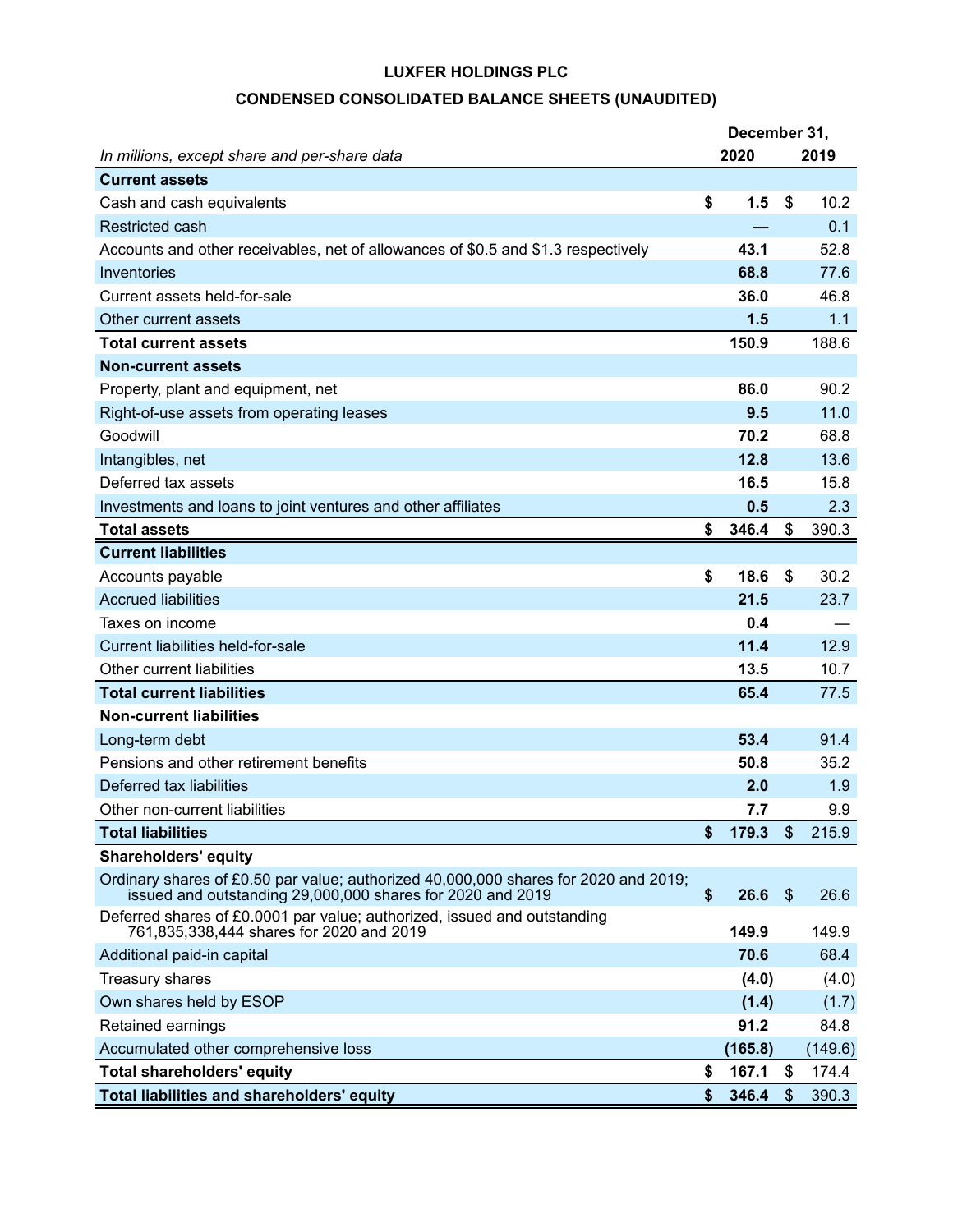# **CONDENSED CONSOLIDATED STATEMENTS OF CASH FLOWS (UNAUDITED)**

|                                                                                             | <b>Years Ended December 31,</b> |                           |        |
|---------------------------------------------------------------------------------------------|---------------------------------|---------------------------|--------|
| In millions                                                                                 | 2020                            |                           | 2019   |
| <b>Operating activities</b>                                                                 |                                 |                           |        |
| Net income                                                                                  | \$<br>20.0                      | \$                        | 3.1    |
| Net loss from discontinued operations                                                       | 0.8                             |                           | 5.6    |
| Net income from continuing operations                                                       | 20.8                            |                           | 8.7    |
| Adjustments to reconcile net income to net cash provided by (used for) operating activities |                                 |                           |        |
| Equity loss / (income) of unconsolidated affiliates                                         | 0.1                             |                           | (0.7)  |
| Depreciation                                                                                | 12.6                            |                           | 12.0   |
| Amortization of purchased intangible assets                                                 | 0.7                             |                           | 1.2    |
| Amortization of debt issuance costs                                                         | 0.4                             |                           | 0.3    |
| Share-based compensation charge                                                             | 2.8                             |                           | 4.5    |
| Deferred income taxes                                                                       | 4.8                             |                           | 4.0    |
| Loss on disposal of property, plant and equipment                                           | 0.1                             |                           | 0.2    |
| Gain on disposal of business                                                                |                                 |                           | (2.9)  |
| Asset impairment charges                                                                    |                                 |                           | 4.8    |
| Defined benefit pension credit                                                              | (3.9)                           |                           | (2.8)  |
| Defined benefit pension contributions                                                       | (5.8)                           |                           | (7.9)  |
| Changes in assets and liabilities, net of effects of business acquisitions                  |                                 |                           |        |
| Accounts and notes receivable                                                               | 10.7                            |                           | (7.6)  |
| Inventories                                                                                 | 9.5                             |                           | 3.5    |
| Other current assets                                                                        | 9.6                             |                           | (2.3)  |
| Accounts payable                                                                            | (12.9)                          |                           | (0.7)  |
| <b>Accrued liabilities</b>                                                                  | (1.9)                           |                           | (9.5)  |
| Other current liabilities                                                                   | 2.5                             |                           | 3.1    |
| Other non-current assets and liabilities                                                    | (0.8)                           |                           | (2.9)  |
| Net cash provided by operating activities - continuing                                      | 49.3                            |                           | 5.0    |
| Net cash used by operating activities - discontinued                                        | 0.3                             |                           | 0.8    |
| Net cash provided by operating activities                                                   | \$<br>49.6                      | \$                        | 5.8    |
| <b>Investing activities</b>                                                                 |                                 |                           |        |
| Capital expenditures                                                                        | \$<br>(8.0)                     | \$                        | (13.1) |
| Proceeds from sale of property, plant and equipment                                         |                                 |                           | 1.2    |
| Proceeds from sale of businesses                                                            | 1.5                             |                           | 4.4    |
| Net cash used for investing activities - continuing                                         | (6.5)                           |                           | (7.5)  |
| Net cash used for investing activities - discontinued                                       | (0.3)                           |                           | (0.8)  |
| Net cash used for investing activities                                                      | \$<br>$(6.8)$ \$                |                           | (8.3)  |
| <b>Financing activities</b>                                                                 |                                 |                           |        |
| Net repayments of short term borrowings                                                     | \$                              | $\boldsymbol{\mathsf{S}}$ | (3.5)  |
| Net (repayments) / drawdowns of long-term borrowings                                        | (38.2)                          |                           | 17.5   |
| Deferred consideration paid                                                                 | (0.4)                           |                           | (0.5)  |
| Proceeds from sale of shares                                                                | 1.1                             |                           | 3.5    |
| Dividends paid                                                                              | (13.6)                          |                           | (13.6) |
| Share based compensation cash paid                                                          | (1.4)                           |                           | (4.4)  |
| Net cash used for financing activities                                                      | \$<br>(52.5)                    | \$                        | (1.0)  |
| Effect of exchange rate changes on cash and cash equivalents                                | 0.9                             |                           | (0.3)  |
| Net (decrease) / increase                                                                   | \$<br>(8.8)                     | \$                        | (3.8)  |
| Cash, cash equivalents and restricted cash; beginning of year                               | 10.3                            |                           | 14.1   |
| Cash, cash equivalents and restricted cash; end of year                                     | $1.5$                           |                           | 10.3   |
|                                                                                             |                                 |                           |        |
| Supplemental cash flow information:                                                         |                                 |                           |        |
| Interest payments                                                                           | \$<br>5.1                       | \$                        | 4.6    |
| Income tax payments                                                                         | 2.1                             |                           | 6.1    |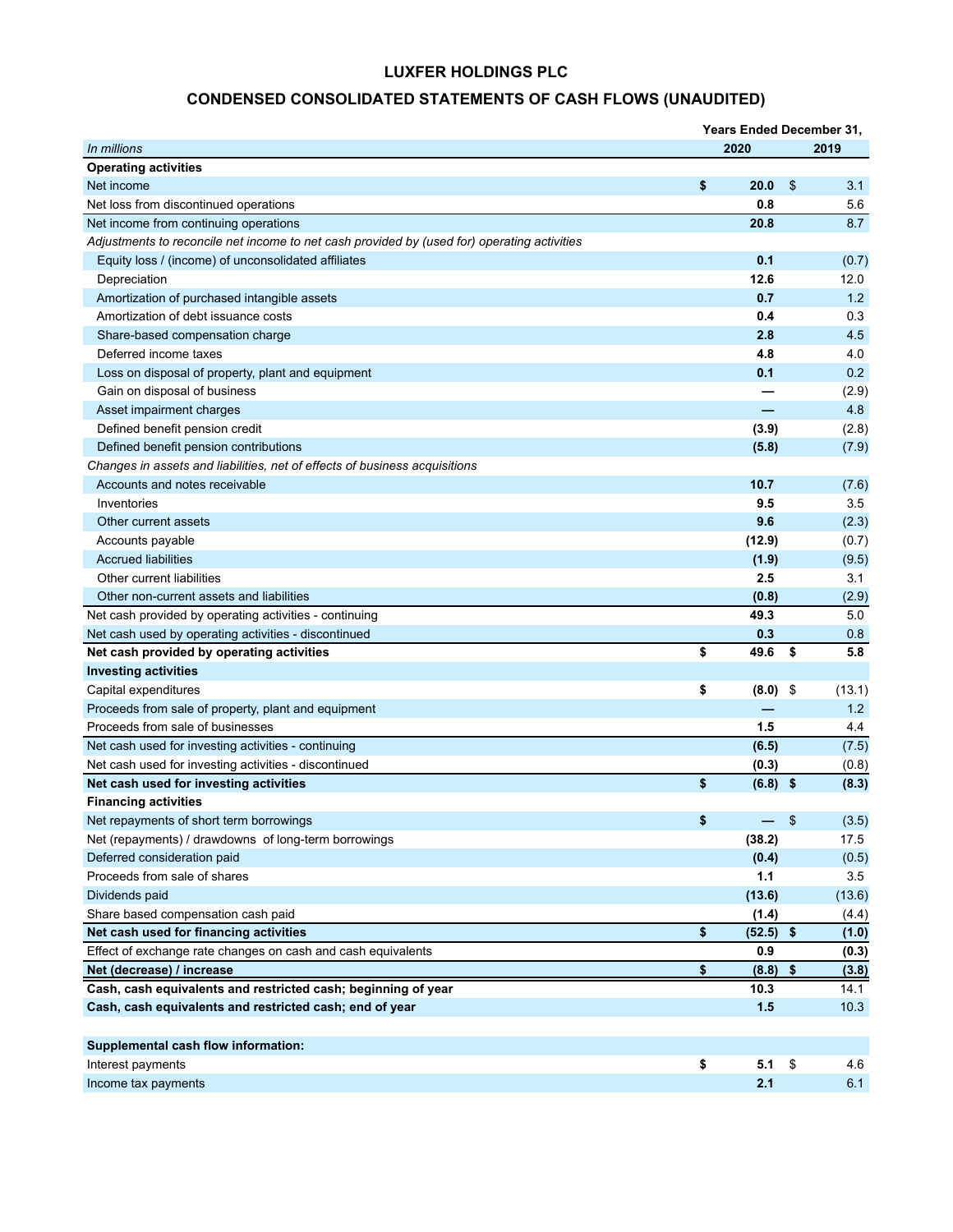# **SUPPLEMENTAL INFORMATION**

## **SEGMENT INFORMATION FROM CONTINUING OPERATIONS**

# **(UNAUDITED)**

|                       |              |                       |    | <b>Net sales</b> |             |              |      |       |      |                       |      | <b>Adjusted EBITDA</b> |      |              |      |
|-----------------------|--------------|-----------------------|----|------------------|-------------|--------------|------|-------|------|-----------------------|------|------------------------|------|--------------|------|
|                       |              | <b>Fourth Quarter</b> |    |                  |             | Year-to-date |      |       |      | <b>Fourth Quarter</b> |      |                        |      | Year-to-date |      |
| In millions           | 2019<br>2020 |                       |    |                  | 2020        |              | 2019 |       | 2020 |                       | 2019 |                        | 2020 | 2019         |      |
| Gas Cylinders segment | \$           | 34.9                  | \$ | 35.7             |             | \$141.9      | - S  | 153.5 | - \$ | 4.7                   | \$.  | 4.1                    | S.   | 21.3         | 22.3 |
| Elektron segment      |              | 47.2                  |    | 46.6             |             | 182.9        |      | 219.9 |      | 9.1                   |      | 7.3                    |      | 32.6         | 44.8 |
| Consolidated          |              | 82.1                  | \$ | 82.3             | 324.8<br>S. |              | \$   | 373.4 | S    | 13.8                  | \$   | 11.4                   |      | 53.9         | 67.1 |

|                       |   |                       |               |               |    | Depreciation and amortization |               |      |   |                       |     | <b>Restructuring charges</b> |    |              |      |
|-----------------------|---|-----------------------|---------------|---------------|----|-------------------------------|---------------|------|---|-----------------------|-----|------------------------------|----|--------------|------|
|                       |   | <b>Fourth Quarter</b> |               |               |    | Year-to-date                  |               |      |   | <b>Fourth Quarter</b> |     |                              |    | Year-to-date |      |
| In millions           |   | 2020                  | 2019          |               |    | 2020                          |               | 2019 |   | 2020                  |     | 2019                         |    | 2020         | 2019 |
| Gas Cylinders segment | S | 0.9                   | <sup>\$</sup> | 1.0           | S. | 3.7                           | <sup>\$</sup> | 3.6  |   | 1.2                   | \$. | 1.2                          | \$ | 7.9          | 20.7 |
| Elektron segment      |   | 2.4                   |               | 2.4           |    | 9.6                           |               | 9.6  |   | (0.1)                 |     | 0.4                          |    | 0.9          | 5.2  |
| Other                 |   |                       |               |               |    |                               |               |      |   |                       |     |                              |    | 0.1          |      |
| Consolidated          |   | 3.3 <sub>1</sub>      | \$.           | $3.4^{\circ}$ | S. | 13.3                          | \$.           | 13.2 | S | 1.1                   | S   | 1.6                          | -S | 8.9          | 25.9 |

|                                                   | <b>Fourth Quarter</b> |            |      | Year-to-date |           |
|---------------------------------------------------|-----------------------|------------|------|--------------|-----------|
| In millions                                       | 2020                  | 2019       | 2020 |              | 2019      |
| <b>Adjusted EBITDA</b>                            | \$<br>13.8            | \$<br>11.4 | - \$ | $53.9$ \$    | 67.1      |
| Other share based compensation charges            | (0.7)                 | (0.5)      |      | (2.8)        | (4.5)     |
| Loss on disposal of property, plant and equipment | (0.1)                 | (0.2)      |      | (0.1)        | (0.2)     |
| Depreciation and amortization                     | (3.3)                 | (3.4)      |      | (13.3)       | (13.2)    |
| Unwind discount on deferred consideration         |                       |            |      |              | (0.2)     |
| Restructuring charges                             | (1.1)                 | (1.6)      |      | (8.9)        | (25.9)    |
| Impairment charge                                 |                       |            |      |              | 0.2       |
| Acquisition credit / (costs)                      | 0.2                   | 0.3        |      |              | (1.4)     |
| Other charges                                     | (0.4)                 | 0.2        |      | (0.4)        | (2.5)     |
| Defined benefits pension gain                     | 1.0                   | (0.4)      |      | 4.3          | 1.3       |
| Interest expense, net                             | (1.5)                 | (1.0)      |      | (5.0)        | (4.4)     |
| Provision for taxes                               | (1.3)                 | (3.2)      |      | (6.9)        | (7.6)     |
| Net income                                        | \$<br>6.6             | \$<br>1.6  | \$   | 20.8         | \$<br>8.7 |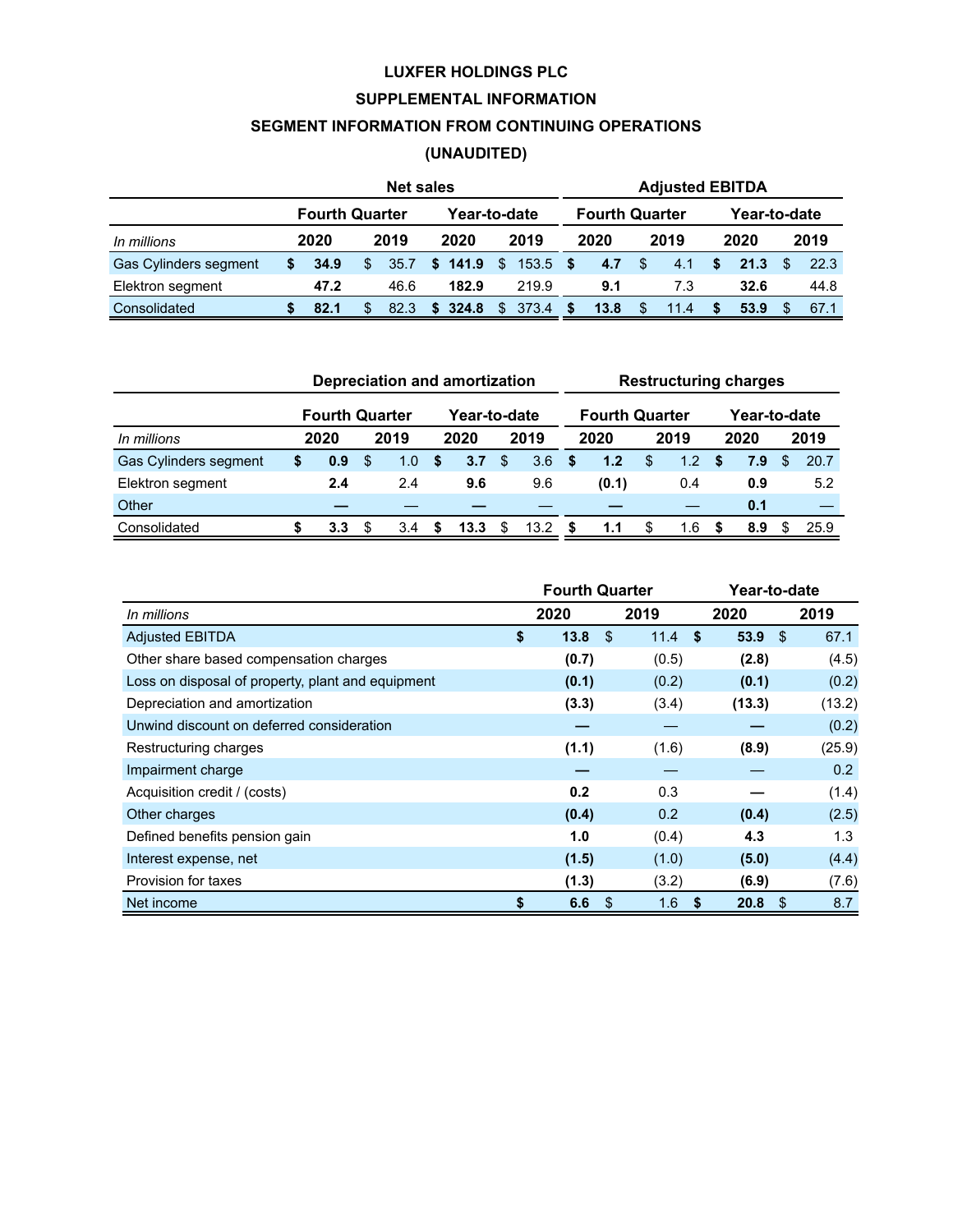# **ADJUSTED NET INCOME AND ADJUSTED EARNINGS PER SHARE FROM CONTINUING OPERATIONS (UNAUDITED)**

|                                                                             | <b>Fourth Quarter</b> |                |       |    | Year-to-date |                         |       |
|-----------------------------------------------------------------------------|-----------------------|----------------|-------|----|--------------|-------------------------|-------|
| In millions except per share data                                           | 2020                  |                | 2019  |    | 2020         |                         | 2019  |
| Net income                                                                  | \$<br>6.6             | $\mathfrak{L}$ | 1.6   | \$ | 20.8         | $\sqrt[6]{\frac{1}{2}}$ | 8.7   |
| Accounting charges relating to acquisitions and disposals of<br>businesses: |                       |                |       |    |              |                         |       |
| Unwind of discount on deferred consideration                                |                       |                |       |    |              |                         | 0.2   |
| Amortization on acquired intangibles                                        | 0.1                   |                | 0.3   |    | 0.7          |                         | 1.2   |
| Acquisition and disposal related (gains) / costs                            | (0.2)                 |                | (0.3) |    |              |                         | 1.4   |
| Defined benefit pension credit                                              | (1.0)                 |                | 0.4   |    | (4.3)        |                         | (1.3) |
| Restructuring charges                                                       | 1.1                   |                | 1.6   |    | 8.9          |                         | 25.9  |
| Impairment charges                                                          |                       |                |       |    |              |                         | (0.2) |
| Other charges                                                               | 0.4                   |                | (0.2) |    | 0.4          |                         | 2.5   |
| Share-based compensation charges                                            | 0.7                   |                | 0.5   |    | 2.8          |                         | 4.5   |
| Income tax on adjusted items                                                |                       |                | 1.8   |    | (0.4)        |                         | (2.0) |
| Adjusted net income                                                         | \$<br>7.7             | \$             | 5.7   | \$ | 28.9         | \$                      | 40.9  |
|                                                                             |                       |                |       |    |              |                         |       |
| Adjusted earnings per ordinary share <sup>(1)</sup>                         |                       |                |       |    |              |                         |       |
| Diluted earnings per ordinary share                                         | \$<br>0.24            | $\mathfrak{L}$ | 0.06  | \$ | 0.74         | $\mathfrak{L}$          | 0.31  |
| Impact of adjusted items                                                    | 0.03                  |                | 0.14  |    | 0.29         |                         | 1.16  |
| Adjusted diluted earnings per ordinary share                                | \$<br>0.27            | \$             | 0.20  | S  | 1.03         | \$                      | 1.47  |

# **ADJUSTED EBITDA FROM CONTINUING OPERATIONS (UNAUDITED)**

|                              | <b>Fourth Quarter</b> |      |       |    | Year-to-date |            |
|------------------------------|-----------------------|------|-------|----|--------------|------------|
| In millions                  | 2020                  |      | 2019  |    | 2020         | 2019       |
| Adjusted net income          | \$<br>7.7             | - \$ | 5.7   | \$ | 28.9         | \$<br>40.9 |
| Add back:                    |                       |      |       |    |              |            |
| Income tax on adjusted items |                       |      | (1.8) |    | 0.4          | 2.0        |
| Provision for income taxes   | 1.3                   |      | 3.2   |    | 6.9          | 7.6        |
| Net finance costs            | 1.5                   |      | 1.0   |    | 5.0          | 4.4        |
| <b>Adjusted EBITA</b>        | \$<br>10.5            | - \$ | 8.1   | \$ | 41.2         | \$<br>54.9 |
| Loss on disposal of PPE      | 0.1                   |      | 0.2   |    | 0.1          | 0.2        |
| Depreciation                 | 3.2                   |      | 3.1   |    | 12.6         | 12.0       |
| <b>Adiusted EBITDA</b>       | \$<br>13.8            | \$   | 11.4  | S  | 53.9         | \$<br>67.1 |

# **ADJUSTED EFFECTIVE TAX RATE FROM CONTINUING OPERATIONS (UNAUDITED)**

|                                     |   | <b>Fourth Quarter</b> |           |    | Year-to-date |    |        |
|-------------------------------------|---|-----------------------|-----------|----|--------------|----|--------|
| In millions                         |   | 2020                  | 2019      |    | 2020         |    | 2019   |
| Adjusted net income                 | S | 7.7                   | \$<br>5.7 | S  | 28.9         | \$ | 40.9   |
| Add back:                           |   |                       |           |    |              |    |        |
| Income tax on adjusted items        |   |                       | (1.8)     |    | 0.4          |    | 2.0    |
| Provision for income taxes          |   | 1.3                   | 3.2       |    | 6.9          |    | 7.6    |
| Adjusted income before income taxes | S | 9.0                   | \$<br>7.1 | \$ | 36.2         | S  | 50.5   |
| Adjusted provision for income taxes |   | 1.3                   | 1.4       |    | 7.3          |    | 9.6    |
| Adjusted effective tax rate         |   | 14.4%                 | 19.7%     |    | 20.2%        |    | 19.0 % |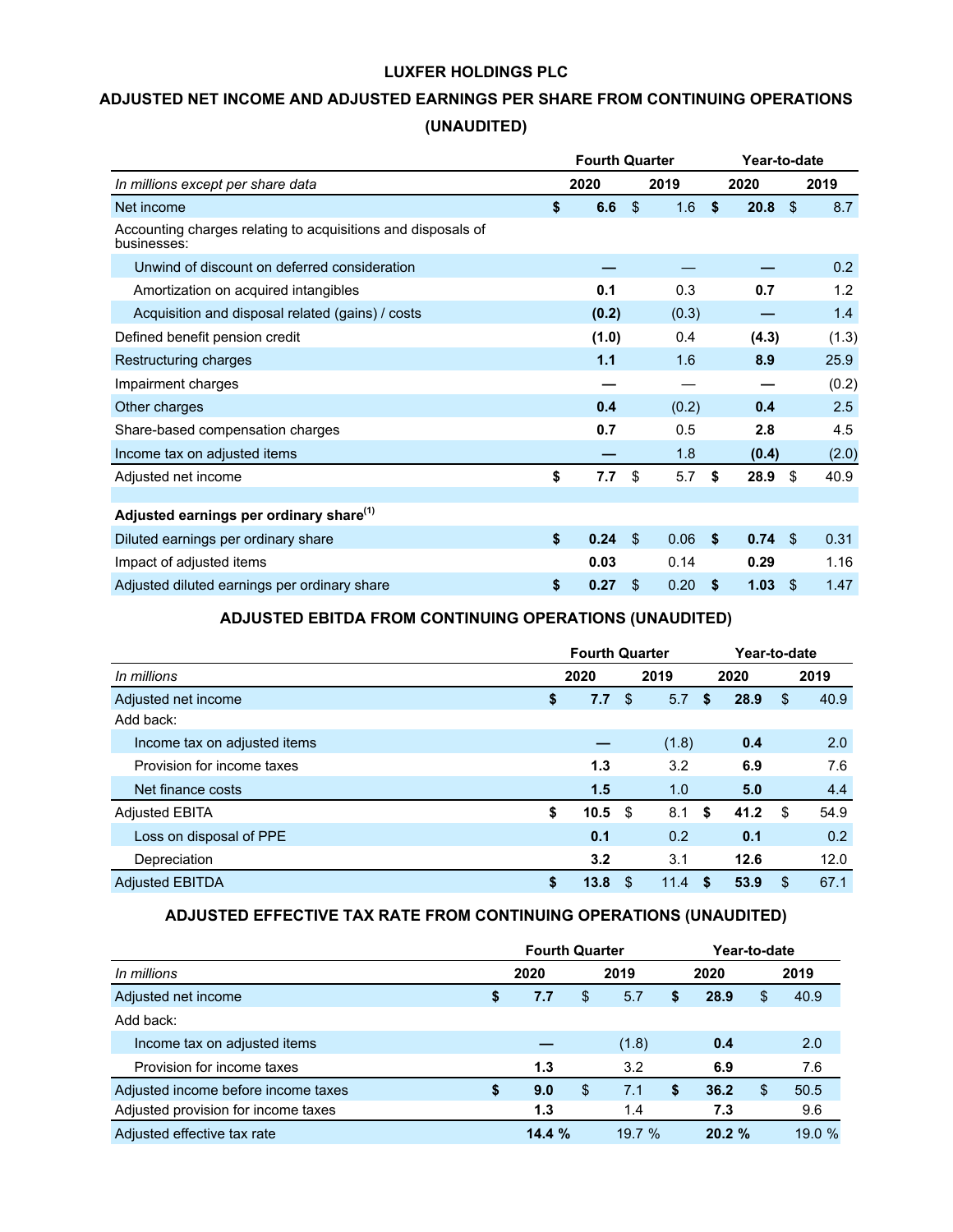# **HISTORICAL SUPPLEMENTAL DATA ADJUSTED FOR DISCONTINUED OPERATIONS (UNAUDITED)**

## **Net Sales**

|                                           |         |    |                | 2020 |      |                                      |              |                   |                | 2019 |  |      |                                          |  |  |  |
|-------------------------------------------|---------|----|----------------|------|------|--------------------------------------|--------------|-------------------|----------------|------|--|------|------------------------------------------|--|--|--|
| In millions                               | Q1      |    | Q <sub>2</sub> | Q3   | Q4   | <b>YTD</b>                           |              | Q1                | Q <sub>2</sub> | Q3   |  | Q4   | <b>YTD</b>                               |  |  |  |
| Gas Cylinders segment                     | \$      |    |                |      |      | 37.2 \$ 37.5 \$ 32.3 \$ 34.9 \$141.9 | $\mathbb{S}$ | $40.3 \text{ } $$ |                |      |  |      | 39.6 \$ 37.9 \$ 35.7 \$153.5             |  |  |  |
| <b>Elektron Segment</b>                   | 51.2    |    | 39.1           | 45.4 | 47.2 | 182.9                                |              | 62.0              | 58.4           | 52.9 |  | 46.6 | 219.9                                    |  |  |  |
| Net sales from continuing<br>operations   | 88.4    |    | 76.6           | 77.7 | 82.1 | 324.8                                |              | 102.3             | 98.0           | 90.8 |  | 82.3 | 373.4                                    |  |  |  |
|                                           |         |    |                |      |      |                                      |              |                   |                |      |  |      |                                          |  |  |  |
| Net sales from discontinued<br>operations | 15.4    |    | 12.9           | 12.7 | 12.2 | 53.2                                 |              | 18.1              | 18.5           | 16.3 |  | 17.2 | 70.1                                     |  |  |  |
|                                           | \$103.8 | S. |                |      |      | 89.5 \$ 90.4 \$ 94.3 \$378.0         |              |                   |                |      |  |      | $$120.4$ \$116.5 \$107.1 \$ 99.5 \$443.5 |  |  |  |
|                                           |         |    |                |      |      |                                      |              |                   |                |      |  |      |                                          |  |  |  |

# **Adjusted EBITDA**

|                                               |    |                    |               |                   | 2020           |                |                      |            |                |                                         |                |                |                | 2019 |      |      |    |            |
|-----------------------------------------------|----|--------------------|---------------|-------------------|----------------|----------------|----------------------|------------|----------------|-----------------------------------------|----------------|----------------|----------------|------|------|------|----|------------|
| In millions                                   |    | Q1                 |               | Q2                | Q <sub>3</sub> |                | Q4                   | <b>YTD</b> |                | Q1                                      |                | Q <sub>2</sub> |                | Q3   |      | Q4   |    | <b>YTD</b> |
| Gas Cylinders segment                         | \$ | 4.2                | $\mathbf{\$}$ | 5.3 <sup>5</sup>  | 7.1            | $\mathfrak{L}$ | 4.7                  | \$21.3     | $\mathfrak{L}$ | 4.6                                     | $\mathfrak{S}$ | 7.3            | $\mathfrak{L}$ | 6.3  | - \$ | 4.1  | S. | - 22.3     |
| Elektron Segment                              |    | 11.6               |               | 5.3               | 6.6            |                | 9.1                  | 32.6       |                | 14.0                                    |                | 13.1           |                | 10.4 |      | 7.3  |    | 44.8       |
| <b>EBITDA from continuing</b><br>operations   |    | 15.8               |               | 10.6              | 13.7           |                | 13.8                 | 53.9       |                | 18.6                                    |                | 20.4           |                | 16.7 |      | 11.4 |    | 67.1       |
|                                               |    |                    |               |                   |                |                |                      |            |                |                                         |                |                |                |      |      |      |    |            |
| <b>EBITDA</b> from discontinued<br>operations |    | (0.7)              |               | (0.2)             | 0.5            |                | 0.9                  | 0.5        |                | (0.1)                                   |                | (0.2)          |                | 0.0  |      | 1.3  |    | 1.0        |
|                                               | S. | $15.1 \text{ }$ \$ |               | $10.4 \text{ } $$ |                |                | 14.2 \$ 14.7 \$ 54.4 |            |                | $$18.5$ \$ 20.2 \$ 16.7 \$ 12.7 \$ 68.1 |                |                |                |      |      |      |    |            |
|                                               |    |                    |               |                   |                |                |                      |            |                |                                         |                |                |                |      |      |      |    |            |

# **Adjusted earnings per Share(1)**

|                                                 |        |                 | 2020           |      |            |                                                                                 |                | 2019   |      |        |
|-------------------------------------------------|--------|-----------------|----------------|------|------------|---------------------------------------------------------------------------------|----------------|--------|------|--------|
|                                                 | Q1     | Q <sub>2</sub>  | Q3             | Q4   | <b>YTD</b> | Q1                                                                              | Q <sub>2</sub> | Q3     | Q4   | YTD    |
| Adjusted diluted earnings<br>per ordinary share |        |                 |                |      |            |                                                                                 |                |        |      |        |
| <b>From continuing</b><br>operations            |        |                 |                |      |            | \$ 0.34 \$ 0.19 \$ 0.24 \$ 0.27 \$ 1.03 \$ 0.42 \$ 0.47 \$ 0.38 \$ 0.20 \$ 1.47 |                |        |      |        |
|                                                 |        |                 |                |      |            |                                                                                 |                |        |      |        |
| From discontinued<br>operations                 | (0.04) | (0.02)          | 0.01           | 0.02 | (0.03)     | (0.02)                                                                          | (0.03)         | (0.02) | 0.02 | (0.04) |
|                                                 |        | \$ 0.30 \$ 0.17 | \$0.25\$0.29\$ |      | 1.01       | $$0.40$$ \$ 0.44 \$ 0.36 \$ 0.22 \$ 1.43                                        |                |        |      |        |

*(1) Th*e calculation of adjusted earnings per share is performed separately for each quarter and for continuing and discontinued operations. As a result, the sum of the quarters and / or the sum of continuing and discontinued operations may not equal the earnings-per-share amount in total.